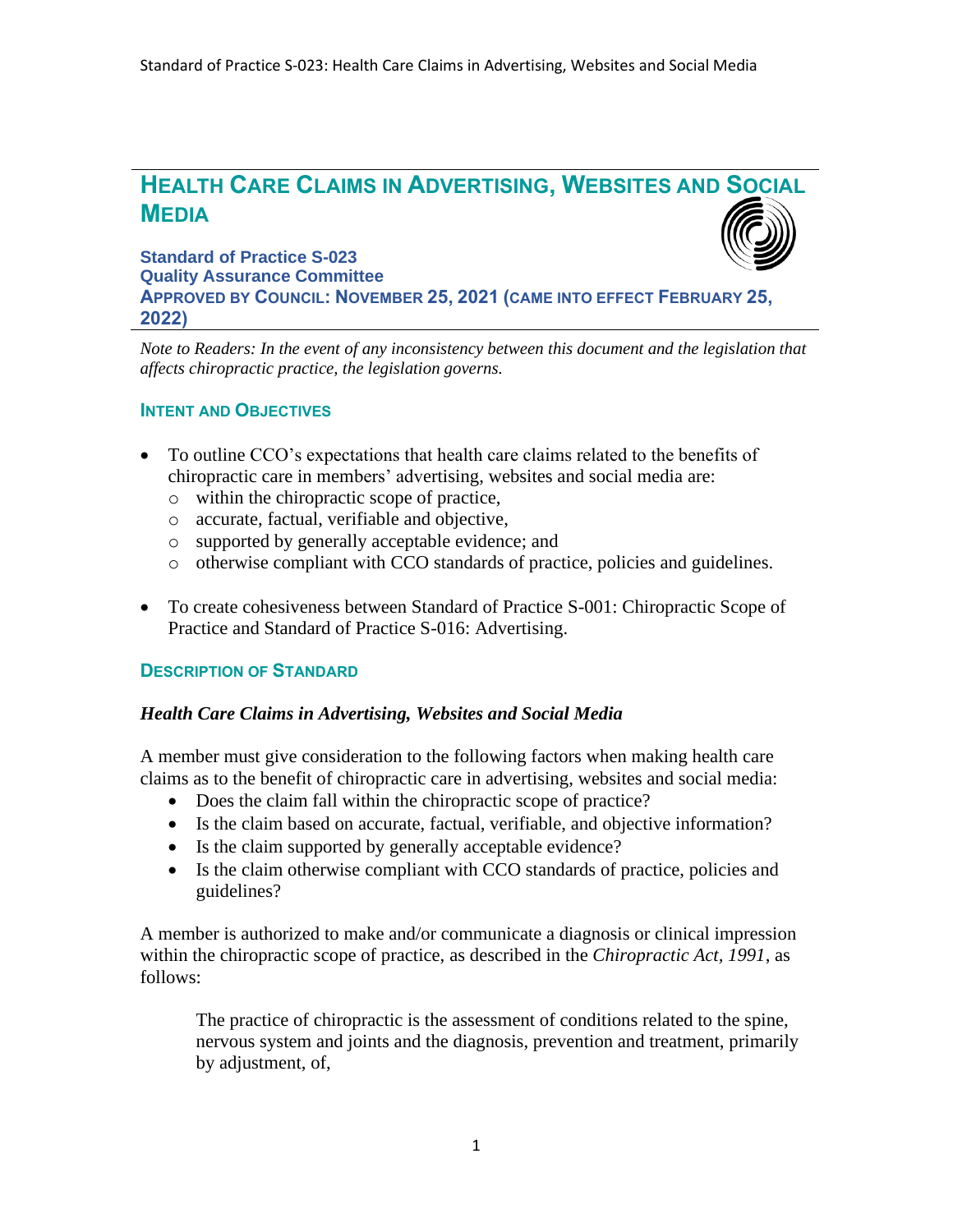- (a) dysfunctions or disorders arising from the structures or functions of the spine and the effects of those dysfunctions or disorders on the nervous system; and
- (b) dysfunctions or disorders arising from the structures or functions of the joints.

# *Generally Acceptable Evidence*

When assessing whether there is acceptable evidence for making health care claims in advertising, websites and social media and communication to patients and members of the public, a member must comply with the following:

- The health care claim must relate to the chiropractic scope of practice;
- Evidence supporting the health care claim must be properly communicated to the public in a manner that:
	- o Is accurate, verifiable, objective, clear and concise,
	- o Is not false or misleading
	- o Does not include a guarantee of success of care,
	- o Clearly communicates what is the level of evidence and source of any cited study,
	- o Does not exaggerate or extrapolate the results of any evidence,
	- o Is communicated in a manner that is understandable to the public, providing appropriate citation(s) from reputable source(s).
- The member must use caution in communicating a health care claim related to a case study or similar study. This includes citing a reputable source, clearly communicating that the results of a study may not be typical of patients, and neither exaggerating nor extrapolating the results of a study;
- In communicating a health care claim in advertising, websites and social media, the member must not communicate a health care claim that is beyond the chiropractic scope of practice, includes a possible breach of a CCO standard of practice, policy or guideline, is not supported by generally acceptable evidence, or involves a risk of harm to the public.

# **LEGISLATIVE CONTEXT**

# *Regulation 852/93: Professional Misconduct*

The following are acts of professional misconduct for the purposes of clause 51.1(c) of the Health Professions Procedural Code: